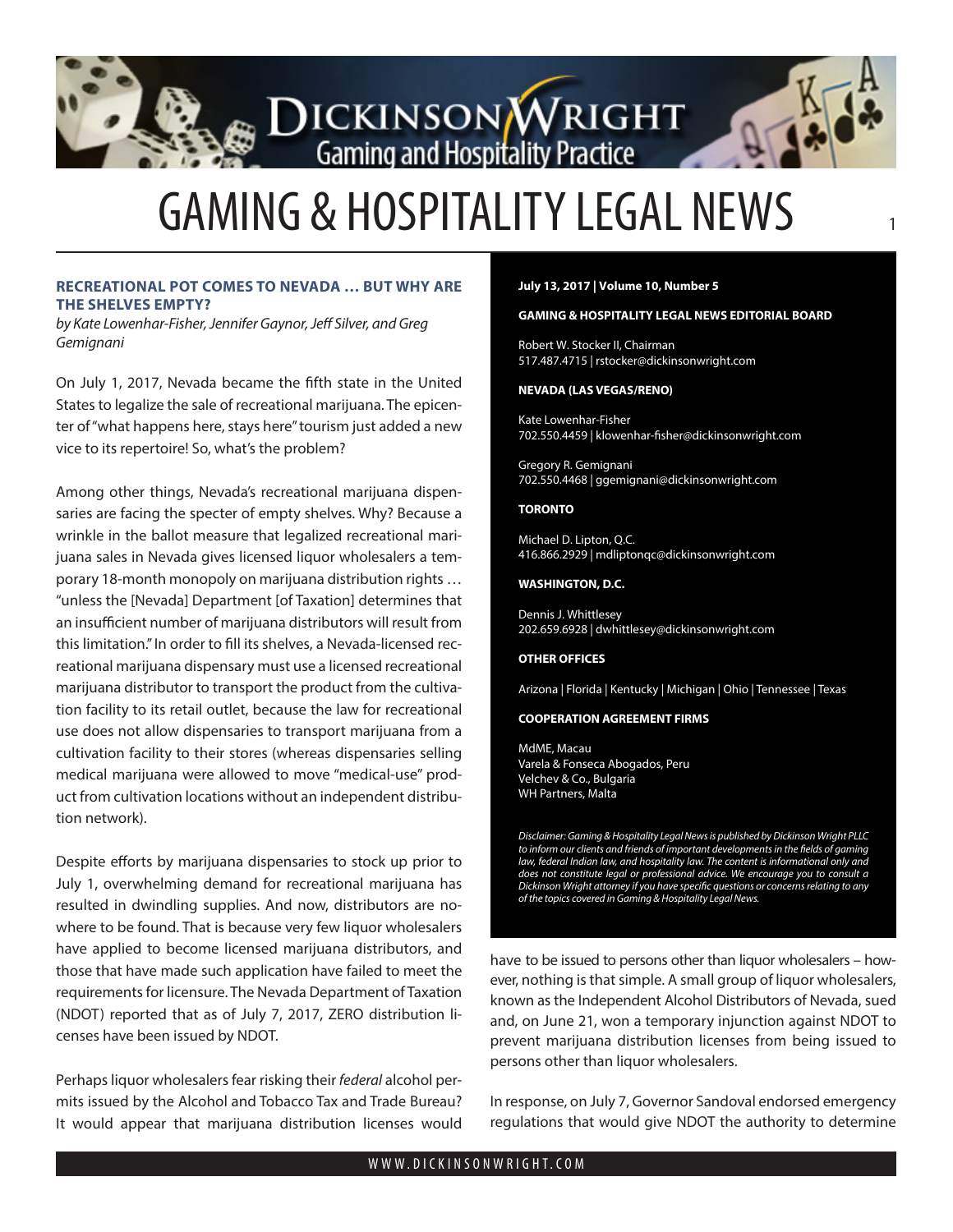

# GAMING & HOSPITALITY LEGAL NEWS

whether there are a sufficient number of marijuana distributors to service the market – a determination that would allow NDOT to open up distributor licensing to those other than licensed liquor wholesalers. The emergency regulations will be considered by NDOT on July 13. Stay tuned.

*Kate Lowenhar-Fisher, Jennifer Gaynor, and Greg Gemignani are Members in Dickinson Wright's Las Vegas office, and Jeff Silver is Of Counsel in the Las Vegas office. Jennifer Gaynor can be reached at 702.550.4462 or jgaynor@dickinsonwright.com. Jeff Silver can be reached at 702.550.4482 or jsilver@dickinsonwright.com. See the masthead for the contact information of the other authors.*

## **2017 LEGISLATIVE UPDATE – OVERVIEW OF CHANGES TO NEVADA GAMING LAW**

*by Jennifer Gaynor, Greg Gemignani, Kate Lowenhar-Fisher, and Jeff Silver*

The Nevada Legislature, which meets every other year for 120 days, recently wrapped their 2017 session. In this session, the Legislature tackled a diverse set of issues that will impact gaming companies that operate in Nevada, including changes to the confidentiality of information submitted to Nevada's gaming regulators, allowing for pari-mutuel wagers on esports and other events beyond traditional sports and racing, and adjusting the boundaries for casino resort development within the city of Las Vegas.

# **Assembly Bill 75 – Nevada Gaming Control Board's Omnibus Bill**

Assembly Bill 75, which was brought by the Nevada Gaming Control Board ("Board"), exempts manufacturers, distributors, and independent contractors associated with gaming from certain licensing requirements and revises provisions governing the regulation of trustees of an employee stock ownership plan by the Nevada Gaming Commission ("Commission").

What may be the most interesting change, however, is this bill's addition of a fifth possible action that Nevada gaming regulators may take to dispose of a gaming application: "rejection of

the application." Before this bill, the Commission could approve or deny an application, or refer the application back to staff (the fourth option available is withdrawal of the application, which may be done at the Board level only). Now, the Commission may "reject" an application. Such a rejection is not a "denial," but it allows the Commission to dispose of an application without having to deny it. This was done to provide the Commission more flexibility. But what is unclear is how other jurisdictions will handle a multi-jurisdictional applicant or licensee that has received a rejection (but not a denial) from Nevada. Additionally, gaming contracts regularly address contingencies that include what may happen if a licensing application that is required for a party to fulfill a contract is withdrawn or denied. This standard gaming contract language will need to be updated to reflect the additional potential outcome of "rejection."

# **Assembly Bill 219 – Adjusting Gaming Districts in the City of Las Vegas**

This was a bill brought on behalf of the City of Las Vegas to help them redefine the location of Gaming Enterprise Districts ("GEDs") within city boundaries, to balance between gaming development and preservation of settled residential areas. This bill eliminates a portion of the Las Vegas Boulevard gaming corridor GED where that GED encroached into an established residential area within the city. The bill also creates the Historic Downtown Gaming District, to encourage development in the historic gaming center of downtown Las Vegas. This district matches up with the City's long-standing "permissive downtown casino district" where nonrestricted gaming would be acceptable, within a zone bordered by Main Street, Stewart Avenue, Third Street, and Carson Avenue. The change was needed to allow for development of new and expanded gaming resorts within the downtown core.

# **Senate Bill 120 – Adjustments to Nevada's Problem Gambling Program**

Senate Bill 120 revises the membership and duties of the Advisory Committee on Problem Gambling. The bill allows Nevada's Governor more flexibility in filling the appointments to the Advisory Committee on Problem Gambling because the